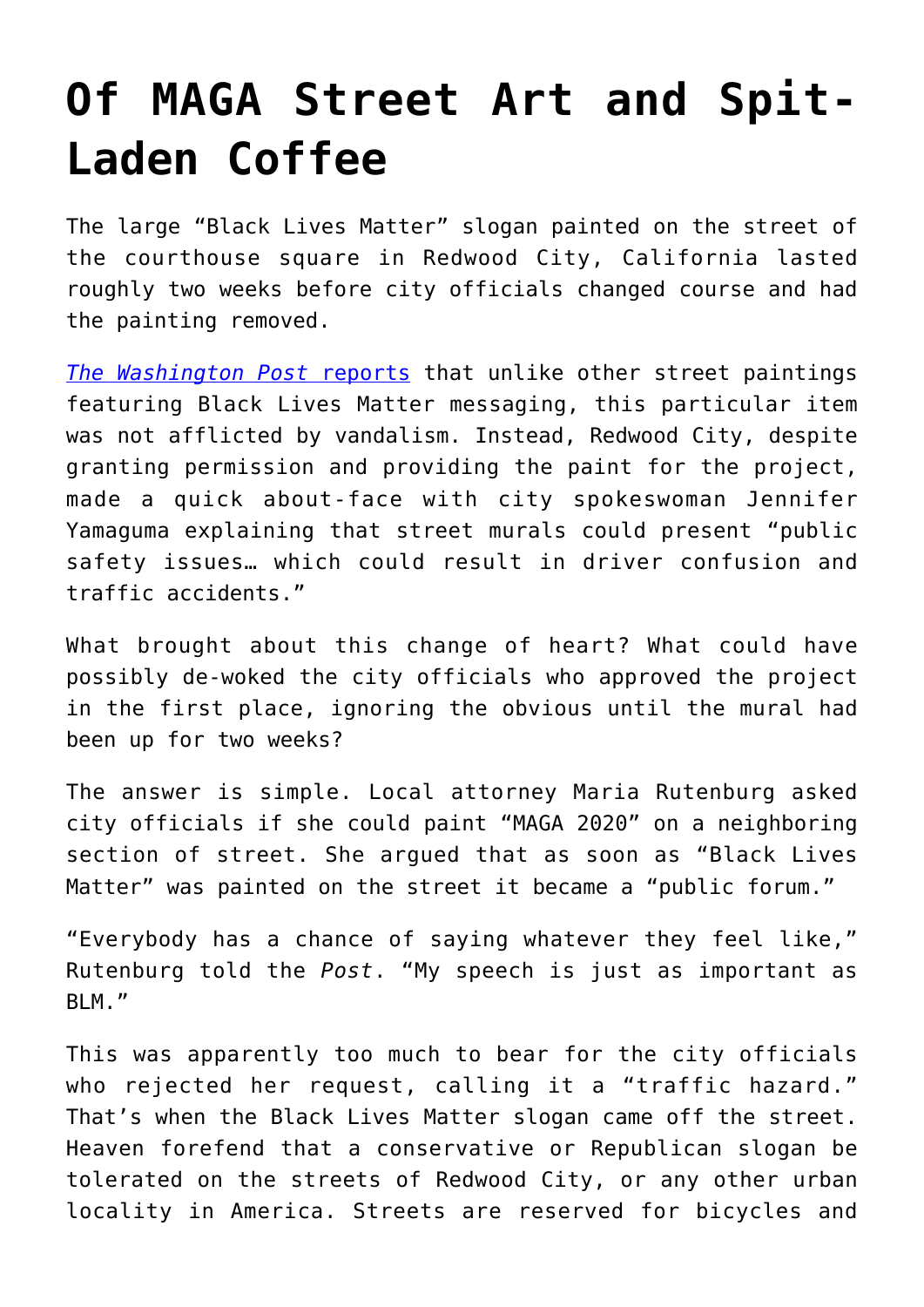Marxist slogans! Keep your SUVs, traditional values, and support for the president away from our nice clean pavement, thank you very much! This standard applies until the fear of a lawsuit enters the minds of city officials, but even then they will not be tolerate your speech.

Incidents like this not only send a signal to ordinary citizens, they also teach police that the city officials who employ them are now very far from having their backs. Defund the police movements are [gaining steam across the country,](https://www.nytimes.com/2020/07/03/us/politics/polling-defund-the-police.html) and the law enforcement profession is getting quite the public relations beatdown in mainstream media outlets.

At least police officers can take solace in a donut and a cup of coffee… or so one would hope.

Over in Park Ridge, New Jersey, however, a now former Starbucks employee was arrested after allegedly spitting in law enforcement officers' drinks. [NJ.com reports](https://www.nj.com/bergen/2020/07/starbucks-worker-admits-he-spit-in-officers-drinks-bragged-about-it-police-chief-says.html) that 21-yearold Kevin A. Trejo has been charged with "subjecting a law enforcement officer to contact with a bodily fluid, tampering with a cup of coffee knowing it was ordered by an officer and creating a hazardous condition." What was already gross and potentially disease-spreading is cast in a far more treacherous light with the COVID-19 pandemic.

While the charges against Trejo are oddly phrased, the first does have [a specific statute reference in New Jersey law.](https://www.lawserver.com/law/state/new-jersey/nj-laws/new_jersey_laws_2c_12-13) Regarding law enforcement officers, a person who "subjects such employee to contact with a bodily fluid commits an aggravated assault." If the officer suffers an injury it is a third degree aggravated assault, otherwise it is a fourth degree aggravated assault. This lesser charge alone could amount to up to [18 months in prison or up to \\$10,000](https://www.criminaldefenselawyer.com/resources/criminal-defense/criminal-offense/new-jersey-aggravated-assault-laws) in fines for Trejo, who was "arrogant enough to be bragging" about spitting in police officers' coffee, Park Ridge Police Chief Joseph Madden [told NJ.com.](https://www.nj.com/bergen/2020/07/starbucks-worker-admits-he-spit-in-officers-drinks-bragged-about-it-police-chief-says.html)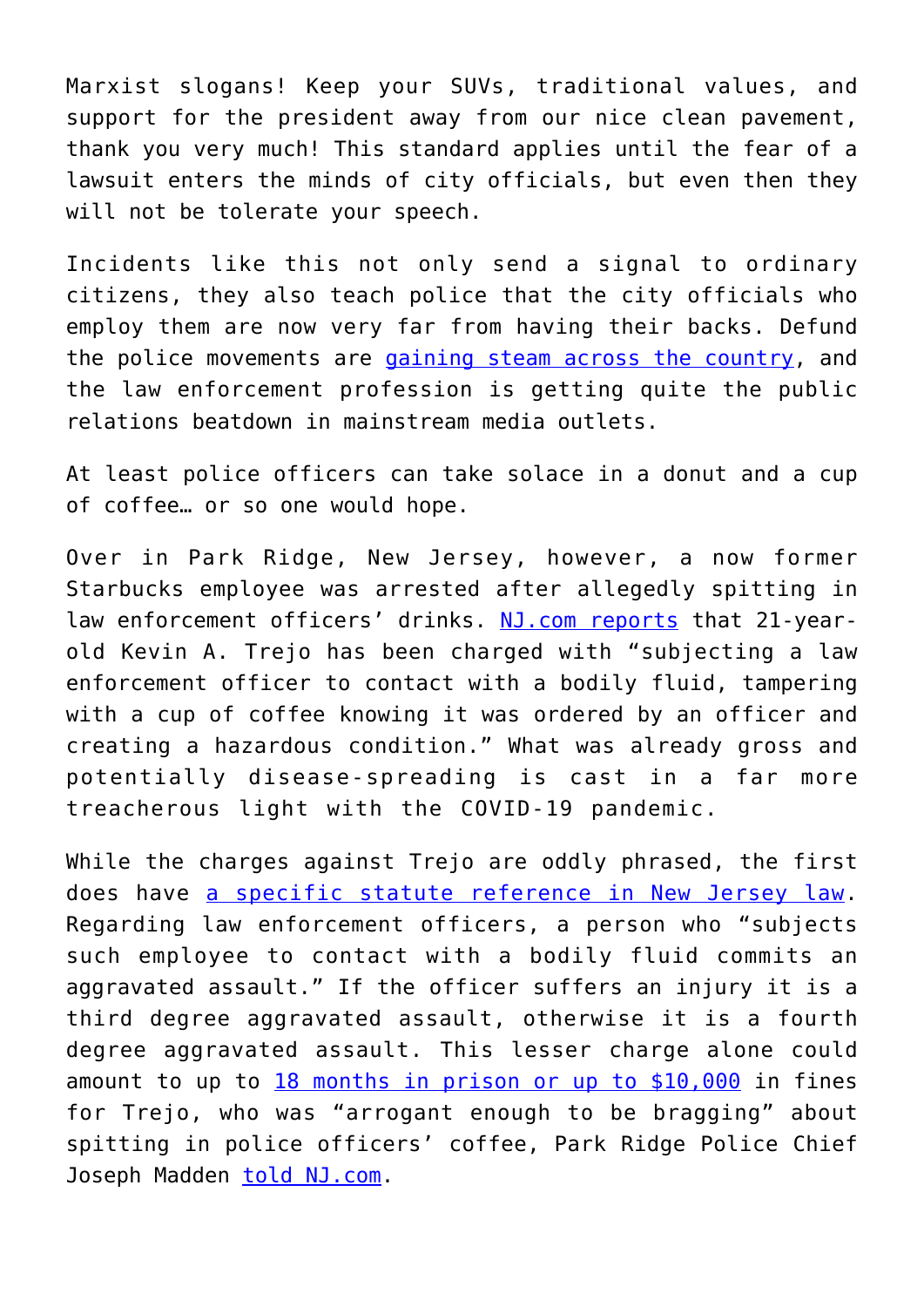Starbucks spokeswoman Sara Autio told NJ.com that Trejo has been fired, saying, "This individual's behavior was reprehensible and not at all a reflection of how our employees treat our customers on a daily basis. We want everyone who comes into our stores to receive a positive experience."

Given Starbucks' willingness to insert politics into their store, previously via [conversations about race](https://www.nytimes.com/2015/03/23/business/media/starbucks-ends-tempestuous-initiative-on-race.html) and now via [Black Lives Matter shirts and pins,](https://stories.starbucks.com/stories/2020/standing-together-against-racial-injustice/) the claim that Starbucks wants everyone in their stores to have a "positive experience" rings a bit hollow.

Cops put up with a lot. From the dehumanizing "pigs" insult, to the stereotyping of all cops based on the actions of some criminal actors in their ranks, police have to deal with an increasingly hostile and disrespectful public for whom they put their lives on the line.

When city officials stop supporting police officers and support anti-police demonstrations and fund Black Lives Matter groups and demonstrations, officers will lose trust in their employers. When the simple pleasure of a cup of coffee becomes a fraught hazard in the midst of a pandemic because of the uniform they wear, is it any wonder that cops are [leaving](https://nypost.com/2020/07/08/nypd-limits-retirement-applications-amid-411-surge-this-week/) [law enforcement at record rates](https://nypost.com/2020/07/08/nypd-limits-retirement-applications-amid-411-surge-this-week/)?

The Minneapolis police force, [as a local attorney has warned,](https://kstp.com/news/attorney-minneapolis-could-have-200-fewer-police-within-several-months-july-2-2020/5780297/) may fall by 200 or more officers in the near future. Thus, we may end up seeing the results of the defund the police movement without a single legislative action having taken effect. It will have all been accomplished by our culture's new disdain for the men and women who keep our street safe, the same streets now bearing the slogans of a group led by [self-described "trained Marxists."](https://www.intellectualtakeout.org/behind-the-masks-marxism-and-black-lives-matter/)

Being a police officer is a profession, not a race, and as such, the people being demonized and spat upon are free to change their careers to avoid the abuse leveled against them.